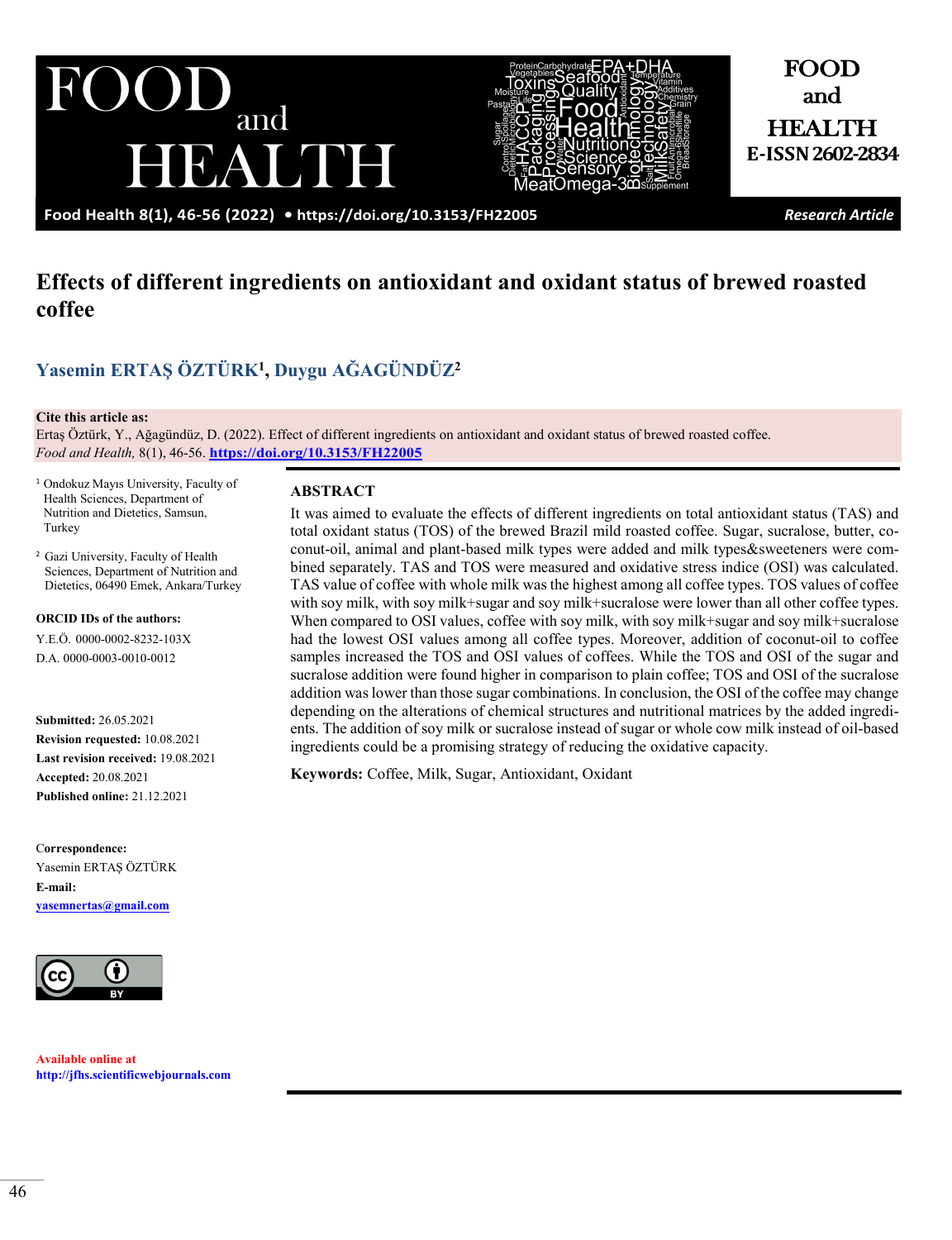## **Introduction**

Coffee is one of the most popular beverages due to its aroma and potential health effects worldwide (Samoggia & Riedel, 2019). Coffee compounds such as caffeine, chlorogenic acids, trigonelline, tryptophan alkaloids, diterpenes and other secondary metabolites are mainly responsible for its health benefits (Hu, Wang, Zhang, & Qiu, 2019). To date, numerous studies have suggested that acute or habitual coffee consumption has been positively related with multiple health outcomes with its antioxidant, anti-inflammatory, anticancer and antidiabetic properties due to having such large bioactive chemical compounds (Poole et al., 2017).

Recently it has been hypothesized that coffee has a potential protective role of against oxidative stress mediators and associated diseases. Martini et al. (2016) reported that chronic consumption of coffee may increase some antioxidant biomarkers (glutathione levels) and reduce the levels of Deoxyribonucleic acid (DNA) damage (Daniela Martini et al., 2016). In another study, daily 400 mL coffee consumption for 8 weeks contained medium or high chlorogenic acids (CGAs) increased plasma antioxidant capacity without any detrimental effect on vascular function in healthy adults (Agudelo-Ochoa et al., 2016). On the other hand, receiving 3 or 5 cups of study coffee (freshly brewed Arabica coffee using a filter machine and drunk for 2 times/day as 1–2 cups or 2–3 cups) or control (water) for 8 weeks had no beneficial effect on either DNA or plasma lipid levels (Shaposhnikov et al., 2018). However, CGAs the main phenolic component of coffee is primarily responsible of health benefits and has been associated with reduction in oxidative stress and consequently inflammation and chronic disease prevention like cancer and diabetes. (Tajik, Tajik, Mack, & Enck, 2017). Furthermore, other brewed coffee components such as some types of advanced glycation end products (AGEs) and/or colonic metabolites may responsible to inhibit plenty of diseases caused by oxidative damage as well (Gómez-Ruiz, Leake, & Ames, 2007; Yanagimoto, Ochi, Lee, & Shibamoto, 2004).

Roasting, manufacturing processes and preparation methods can alter antioxidant and phenolic substances of coffee (del Castillo, Ames, & Gordon, 2002; Niseteo, Komes, Belščak-Cvitanović, Horžić, & Budeč, 2012). Coffee can be consumed either plain or with desired flavoring ingredients such as sweeteners and/or milk (Samoggia & Riedel, 2019). Nutritional value of the consumption trends of beverages are usually ignored in exploring the health effects of consumption habits. However, active substances of coffee can interact with additives and thus alterations might occur within its health benefits (Nakilcioğlu-Taş, 2018; Niseteo et al., 2012). Sugar

addition to Turkish coffee while cooking is shown to reduce antioxidant capacity (Nakilcioğlu-Taş, 2018). *In vitro* gastrointestinal digestion model showed milk addition can alter the bioaccessibility of coffee phenolic compounds in addition with particular processing methods (Quan et al., 2020). Additionally, coffee added with milk that contains 7.1% of fat increased chlorogenic acid bioaccessibility upon *in vitro* digestion after using high-pressure homogenization (Alongi, Calligaris, & Anese, 2019) suggesting higher milk fat enhances the bioaccessibility. On the other hand, milk additive (25%) was found insignificant on coffee antioxidant status in another study (Dupas, Marsset‐Baglieri, Ordonaud, Ducept, & Maillard, 2006). However, milk addition on coffee brews decreased antioxidant capacity and polyphenolic content of brews, which refers to potential interactions between polyphenols and milk nutrients (Niseteo et al., 2012). Furthermore, adding milk and sugar into decaffeinated coffee before a high glycaemic index meal may positively effect on postprandial glycaemic and insulinaemic responses in healthy adults (Tommy, Jennifer, Iris, Sit, & Louie, 2020).

Impact of additive ingredients while consuming coffee and its health implications is poorly understood and results are conflicting. Especially, new trends like adding butter or coconut oil into brewed coffee and their effects on oxidation status have not been studied before. Since having important antioxidant properties, coffee might provide beneficial effects on oxidative stress markers as well and hence, human health (Martini et al., 2016). Therefore, we aimed to evaluate the effects of different ingredients on antioxidant and oxidant properties of brewed roasted coffee in the present study.

## **Materials and Methods**

#### *Sample Selection and Brewing Conditions*

Roasted coffee beans (Brazil mild, roasted to 156-165 ℃) were supplied from a local coffee supplier. A coffee grinder (Russell Hobbs 23120-56, United Kingdom) were used to obtain grounded filter coffee. All samples were prepared with filter coffee machine in compliance with The Specialty Coffee Association's (2020) coffee cupping standards within 5 minutes. According to this standards brewing were done with the ratio of  $8.25 \pm 0.25$  grams (whole bean) coffee to 150 mL water. Water temperature was 92.2-94.4 °C when poured on grounds. Then, tempered glass cups were used for cupping.

## *Ingredients*

It was prepared plain (black) filter coffee as described above and added sugar (5 g), sucralose (0.5 g), butter (5 g), coconut oil (5 g), ultra high temperature (UHT) cow milk types (20%  $v/v$ ,  $\sim$ 30 mL); whole milk, light milk, lactose-free milk, and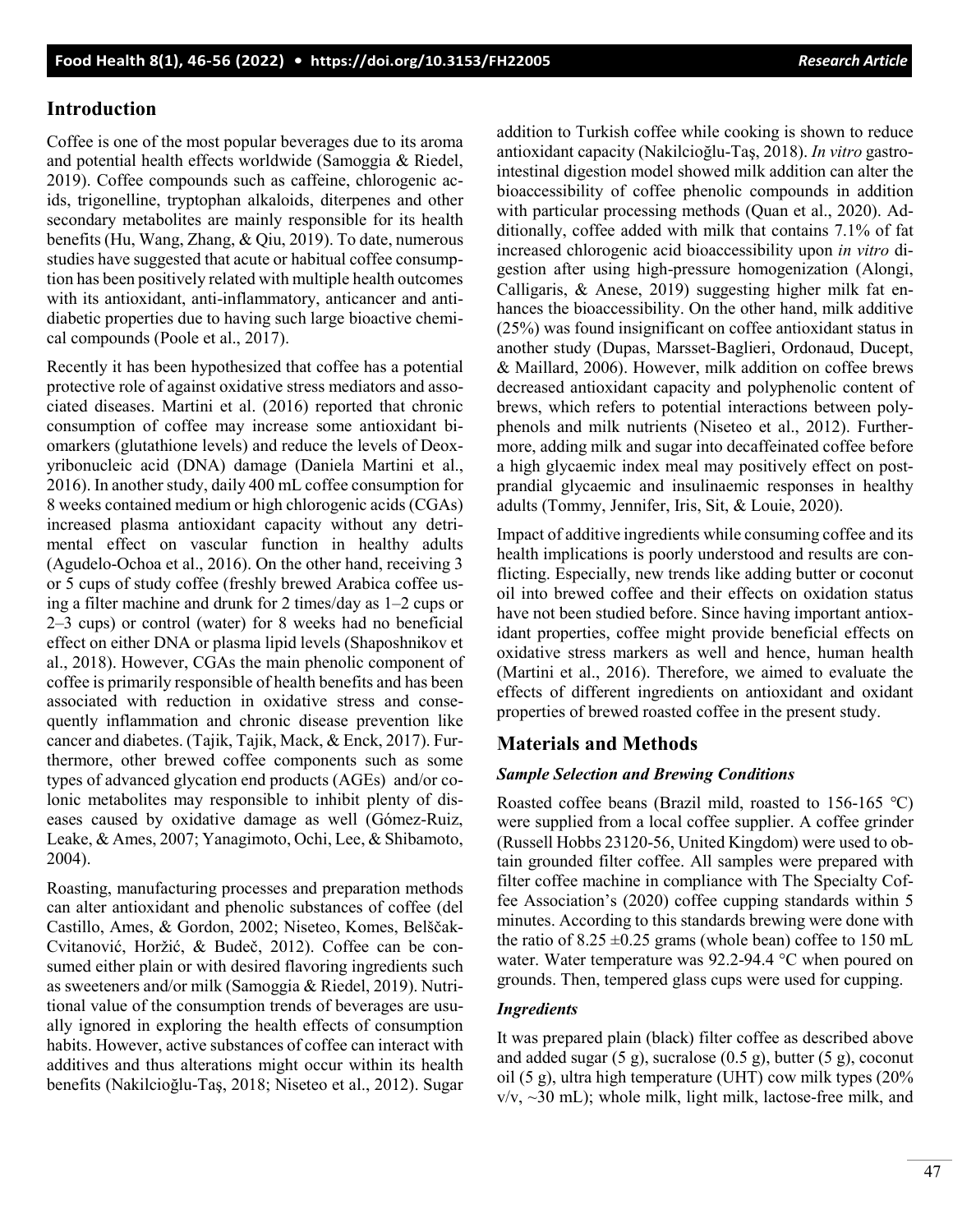UHT coconut milk and soy milk at room temperature. Additionally, milk types and sweeteners were combined separately. Amount of milk was decided based on earlier literature (Al-Ghafari et al., 2017; Dupas et al., 2006); while the others were taken as one teaspoon (sucralose taken as equaling to same amount of sucrose). All ingredients were purchased from the local markets. Characteristics and nutrition facts of added ingredients to coffee were given in Table 1. The final temperatures of samples with ingredients were shown in Table 2.

#### *Sample Analyses*

Brewed coffee was taken to tempered glass and added the ingredients. The final temperature of samples was measured. Then, coffee samples collected into micro tubes and analyzed immediately. All samples were analyzed in duplicate.

#### *Measurement of Temperature*

Water used for preparing coffee samples was heated using a heat adjustable kettle with glass chamber (Rossman<sup>TM</sup>), and brewing temperatures were measured by a probe thermometer (Arcone TP101 $\text{TM}$ ).

#### *Measurement of Water-Soluble Dry Matter Content*

A portable ATC Brix refractometer was used to measure of dry matter of brewed coffee samples. Briefly, the zero-calibration using distilled water was performed. Then, a few drops of the sample were placed on the measurement prism. The cover plate was closed for spreading the liquid across the entire surface of the prism and avoided to produce any air bubbles or dry spots. While holding the instrument under a light source, the Brix concentration (◦) was determined by the intersection of the boundary of the light and dark fields on the scale. After reading, the instrument was cleaned with distilled water immediately.

#### *Analysis of Total Antioxidant Status (TAS) and Total Oxidant Status (TOS)*

Total antioxidant status (TAS) and total oxidant status (TOS) of coffee samples were analyzed using commercially available kits (Relassay, Turkey) and Mindray BS300 Auto Biochemistry Analyzer™ following the kit protocol. Coffee samples were centrifuged (Selecta Centronic BLII) at 3000 rpm for 2 minutes at 4 ̊C. For the measurement of TAS values the novel automated method were used based on the bleaching of characteristic color of a more stable 2,2 Azino-bis (3 ethylbenzothiazoline-6-sulfonic acid (ABTS) radical cation by antioxidants. The precision value of assay was lower than 3%. The change of absorbance at 660 nm is related with total antioxidant level of the sample. The results were expressed as mmol Trolox equivalent/L (Ozcan Erel, 2004).

For the measurement of TOS values, oxidants present in the sample oxidized the ferrous ion-o-dianisidine complex to ferric ion. The oxidation reaction was enhanced by glycerol molecules abundantly present in the reaction medium. The ferric ion produced a colored complex with xylenol orange in an acidic medium. The color intensity, measured by spectrophotometrically in 530 nm, was related to the total amount of oxidant molecules present in the sample. The assay was calibrated with hydrogen peroxide and the results were expressed in terms of micro molar hydrogen peroxide equivalent per liter (mol  $H_2O_2$  equivalent/L) (O. Erel, 2005).

#### *Calculation of Oxidative Stress Index (OSI)*

Oxidative stress index (OSI) were used as an indicator of oxidative stress (the ratio of TOS to TAS) calculated using the following formula (Yumru et al., 2009): OSI (arbitrary unit) =TOS ( $\mu$ mol H<sub>2</sub>O<sub>2</sub> equivalent/L) / TAS ( $\mu$ mol Trolox equivalent/L).

|  |  |  |  |  |  |  | Table 1. Characteristics and nutrition facts of added ingredients |
|--|--|--|--|--|--|--|-------------------------------------------------------------------|
|--|--|--|--|--|--|--|-------------------------------------------------------------------|

| <b>Ingredients</b> | <b>Brand</b> | Nutrition Facts $(g/100 g)$ |                          |                          |            |                          |       |  |
|--------------------|--------------|-----------------------------|--------------------------|--------------------------|------------|--------------------------|-------|--|
|                    |              | Carbohvdrate                | <b>Sugars</b>            | Fat                      | <b>SFA</b> | Protein                  | Fiber |  |
| Sugar              | А            | 99.9                        | 99.9                     |                          |            |                          |       |  |
| Sucralose          | В            | 98.8                        | 7.1                      | $\overline{\phantom{0}}$ |            |                          |       |  |
| <b>Butter</b>      |              | 0.8                         | N/A                      | 82                       | 51.3       | 0.6                      | N/A   |  |
| Coconut oil        |              |                             | $\overline{\phantom{0}}$ | 100                      | 93         | $\overline{\phantom{0}}$ | N/A   |  |
| Whole milk         |              | 4.5                         | 4.5                      | 3.3                      | 2.1        | 3.0                      | N/A   |  |
| Light milk         |              | 5.0                         | 5.0                      | 0.1                      |            | 3.1                      | N/A   |  |
| Lactose-free milk  |              | 4.7                         | 4.7                      | 1.5                      | 0.9        | 3.0                      | N/A   |  |
| Coconut milk       | E            | 2.7                         | 1.9                      | 0.9                      | 0.9        | 0.1                      | 0.1   |  |
| Soy milk           | E            | 2.5                         | 2.5                      | 1.8                      | 0.3        | 3.0                      | 0.5   |  |

SFA: Saturated fatty acids, N/A: Not available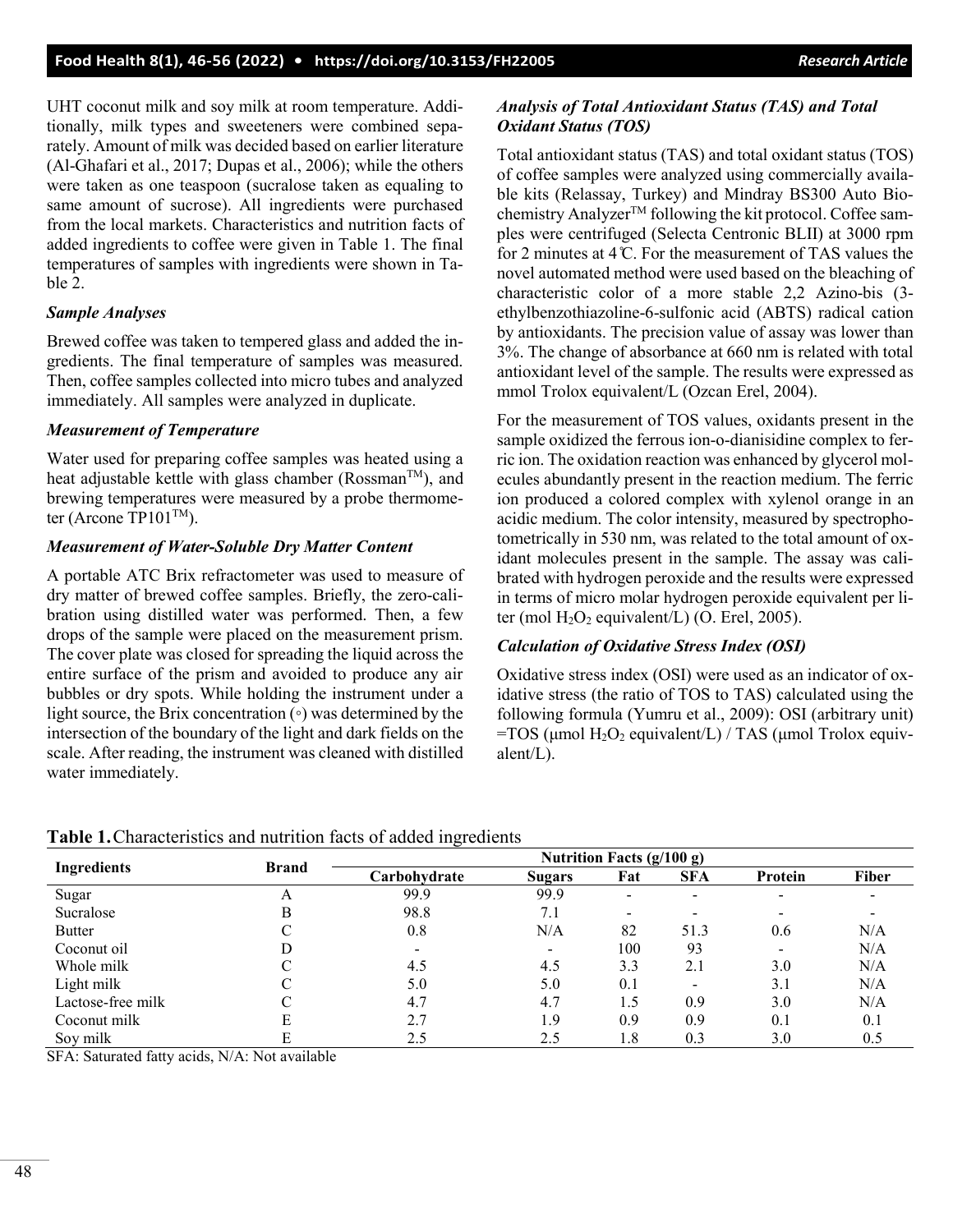## *Statistical Analysis*

All data were analyzed using SPSS 22.0 statistical package program. Arithmetic mean and standard deviation values  $(\bar{x})$  $\pm$ SD) are given as descriptive statistics for variables. Kruskal-Wallis test was to determine differences among TAS, TOS and OSI values of different coffee samples. Moreover, pairwise comparisons of OSI values among coffee types were shown with Mann-Whitney U test. Statistically significance level was accepted as p<0.05 for all analyses.

## **Results and Discussion**

Coffee is one the most consumed beverages on a global scale due to its flavor and certain potential effects (Wang & Ho, 2009). Many people add some ingredients to coffee instead of consuming it plain in order to obtain a smooth taste or to increase its flavor and health contributions (Al-Ghafari et al., 2017). However, information about the effects of the added ingredients on coffee, which is known for its polyphenol and antioxidant capacity, is limited, and research in this regard still continues. On this context, the study was conducted in order to investigate the effects of adding ingredients with very different chemical properties and matrices on their own and/or in combination on the antioxidant/oxidant status of coffee in a wide range.

Table 2. Temperature (°C), dry matter content (Brix<sup>0</sup>), TAS (mmol/L), TOS (μmol/L) and OSI values of roasted coffee with added ingredients brewed with filter coffee machine

| <b>Ingredients and quantity</b>                                      | Temperature | Dry matter           | <b>TAS</b>      | <b>TOS</b>           | <b>OSI</b>      |
|----------------------------------------------------------------------|-------------|----------------------|-----------------|----------------------|-----------------|
|                                                                      | (C)         | (Brix <sup>o</sup> ) | (mmol/L)        | $(\mu \text{mol/L})$ |                 |
| Black (just brewed coffee)                                           | 61.8        | 1.336                | $2.97 \pm 0.00$ | 49.11±7.29           | $1.65 \pm 0.25$ |
| <b>Sweeteners</b>                                                    |             |                      |                 |                      |                 |
| Sugar $(5 g)$                                                        | 46.8        | 1.349                | $2.98 \pm 0.01$ | 59.97±2.42           | $2.02 \pm 0.08$ |
| Sucralose $(0.5 g)$                                                  | 48.2        | 1.336                | $2.97 \pm 0.01$ | $52.38 \pm 1.01$     | $1.77 \pm 0.03$ |
| <b>Fats and Oils</b>                                                 |             |                      |                 |                      |                 |
| Butter $(5 g)$                                                       | 42.7        | 1.336                | $2.98 \pm 0.00$ | $48.33 \pm 6.16$     | $1.62 \pm 0.21$ |
| Coconut oil $(5 g)$                                                  | 41.1        | N/A                  | $2.96 \pm 0.01$ | $55.54 \pm 1.50$     | $1.87 \pm 0.05$ |
| Milks                                                                |             |                      |                 |                      |                 |
| Whole milk (30 mL)                                                   | 42.9        | 1.342                | $3.12 \pm 0.04$ | $36.32 \pm 3.69$     | $1.16 \pm 0.10$ |
| Light milk (30 mL)                                                   | 39.1        | 1.338                | $3.03 \pm 0.01$ | 34.96±3.93           | $1.16 \pm 0.13$ |
| Lactose free milk (30 mL)                                            | 42.8        | 1.340                | $3.04 \pm 0.00$ | $30.24 \pm 1.09$     | $0.99 \pm 0.04$ |
| Coconut milk (30 mL)                                                 | 39.5        | 1.337                | $3.00 \pm 0.01$ | 42.99±4.59           | $1.43 \pm 0.15$ |
| Soy milk (30 mL)                                                     | 40.8        | 1.338                | $2.92 \pm 0.01$ | $6.58 \pm 0.27$      | $0.23 \pm 0.01$ |
| <b>Milk with sweeteners</b>                                          |             |                      |                 |                      |                 |
| Whole milk $(30 \text{ mL})$ with sugar $(5 \text{ g})$              | 39.4        | 1.353                | $3.16 \pm 0.01$ | $38.48 \pm 0.31$     | $1.22 \pm 0.01$ |
| Light milk $(30 \text{ mL})$ with sugar $(5 \text{ g})$              | 41.4        | 1.353                | $3.04 \pm 0.02$ | $36.14 \pm 3.41$     | $1.19\pm0.12$   |
| Lactose free milk $(30 \text{ mL})$ with sugar $(5 \text{ g})$       | 40.3        | 1.350                | $3.04 \pm 0.00$ | $36.51 \pm 2.62$     | $1.20 \pm 0.09$ |
| Coconut milk $(30 \text{ mL})$ with sugar $(5 \text{ g})$            | 39.8        | 1.347                | $3.02 \pm 0.02$ | $46.54 \pm 3.36$     | $1.54 \pm 0.10$ |
| Soy milk $(30 \text{ mL})$ with sugar $(5 \text{ g})$                | 39.3        | 1.347                | $2.92 \pm 0.01$ | $6.41 \pm 0.61$      | $0.22 \pm 0.02$ |
| Whole milk $(30 \text{ mL})$ with sucralose $(0.5 \text{ g})$        | 41.1        | 1.341                | $3.09 \pm 0.06$ | $33.80 \pm 1.59$     | $1.09 \pm 0.03$ |
| Light milk (30 mL) with sucralose $(0.5 g)$                          | 41.1        | 1.339                | $3.04\pm0.02$   | $36.78 \pm 2.70$     | $1.21 \pm 0.10$ |
| Lactose free milk $(30 \text{ mL})$ with sucralose $(0.5 \text{ g})$ | 42.8        | 1.340                | $3.04 \pm 0.00$ | $34.92 \pm 0.01$     | $1.15 \pm 0.00$ |
| Coconut milk (30 mL) with sucralose $(0.5 g)$                        | 43.5        | 1.336                | $3.02 \pm 0.03$ | $39.56 \pm 0.79$     | $1.31 \pm 0.01$ |
| Soy milk $(30 \text{ mL})$ with sucralose $(0.5 \text{ g})$          | 40.5        | 1.339                | $2.88 \pm 0.00$ | $4.62 \pm 0.59$      | $0.16 \pm 0.02$ |
| $p$ value*                                                           |             |                      | $p=0.000$       | $p=0.000$            | $p=0.000$       |

Dry matter: Water soluble dry matter content, TAS: Total antioxidant status, TOS: Total oxidant status, OSI: Oxidative stress index, N/A: Not available

\*Kruskal Wallis test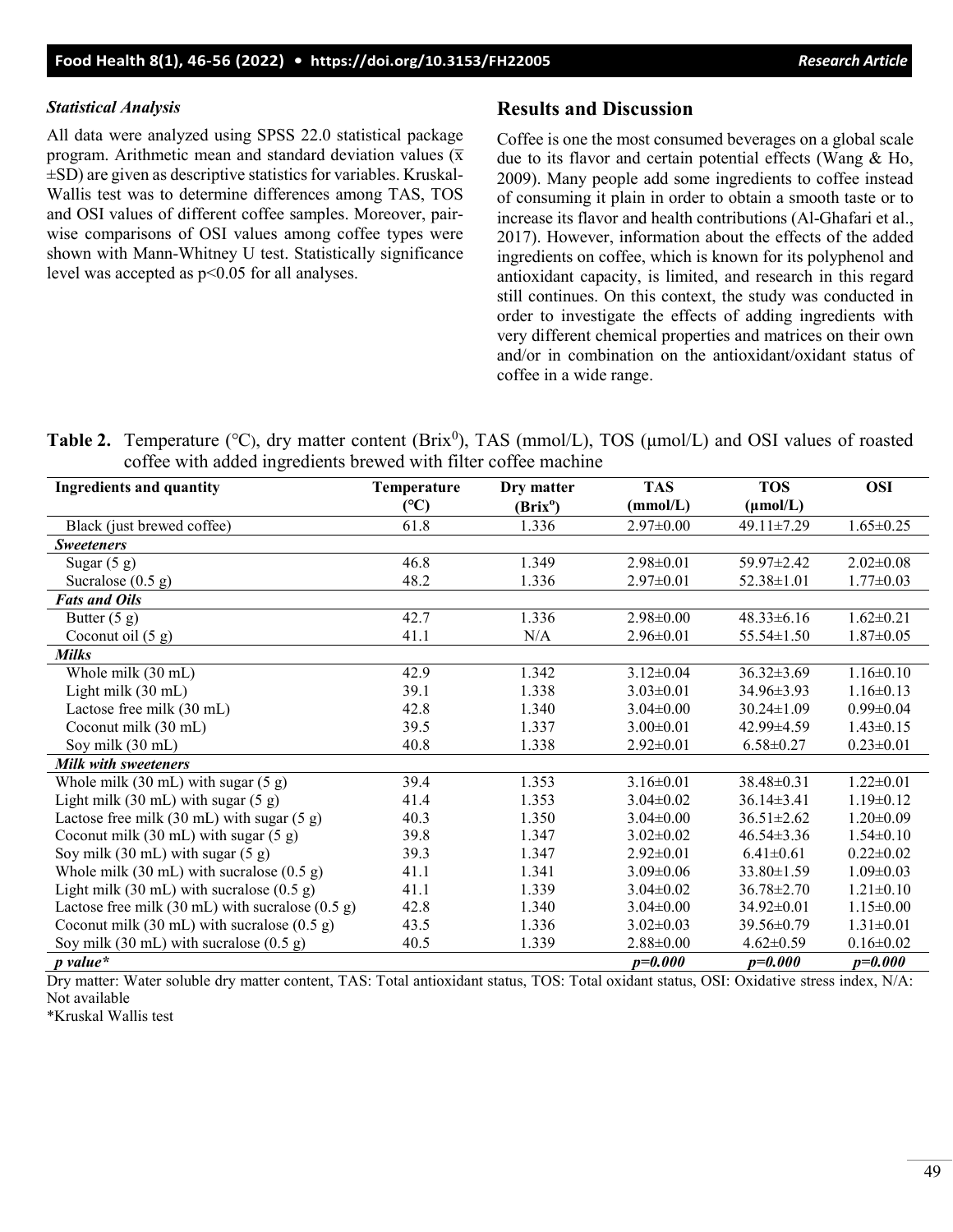In the present study, TAS value of plain/black Brazilian mild roasted coffee brewed with filter coffee machine was determined to be  $2.97 \pm 0.00$  mmol/L (Table 2). Before it is roasted, the green coffee bean has a complex matrix of carbohydrate (∼60% in dry substance), lipid (8%–18% in dry substance), protein, peptide and free amino acid (9%–16% in dry substance), caffeine and trigonelline, theobromine, theophylline. It is reported that coffee bean contains 6-10% polyphenol in dry substance, that the most dominant of these polyphenols are chlorogenic acids (CGAs) – including the caffeoylquinic acids (CQAs), especially 5-CQA, and that it contains feruloylquinic acids and dicaffeoylquinic acids in less amounts (Acar-Tek, Aǧagündüz, & Ayhan, 2018). It has also been reported that coffee polyphenols, especially chlorogenic acid, have health improving anti-inflammatory, anticarcinogenic, antidiabetic, and antihypertension effects. Besides, there is evidence that chlorogenic acid protects vascular endothelial cells and reduces metabolic syndrome risk by increasing endothelial nitric oxide synthase expression and nitric oxide generation with its antioxidant properties (Yamagata, 2018). Although partial reductions and/or transformations may occur in these components following the roasting of coffee beans (180-250 ℃), coffee continues to show its antioxidant activity (Acar-Tek et al., 2018; Richelle, Tavazzi, & Offord, 2001)In a study in which the effects of the production and roasting conditions of coffee on the antioxidant effects of coffee brews were investigated, it was reported that especially light and medium roasted coffee brews had the highest antioxidant activity compared to dark coffee, and that they might protect cells from oxidative stress damages (Duarte, Abreu, Menezes, Santos, & Gouvêa, 2005). Similarly, as it was aimed to examine the antioxidant activities of coffee brews in this study, medium roasting method was employed. Furthermore, when antioxidant activity and bioactive substances are handled, extraction mechanisms in obtaining coffee brews play an important role as well (Caprioli, Cortese, Sagratini, & Vittori, 2015). Filtering method is one of the leading extraction techniques in terms of the antioxidant activity of coffee. In a study that supports this, the antioxidant capacities of the aqueous spent coffee extracts were determined as 46.0- 102.3% (filter), 59.2-85.6% (espresso), and <42% (plunger) (Bravo et al., 2012). The results of this study reflect the results of brewing method using filter coffee machine.

One of the most significant findings of this study was that the added milk types could change the antioxidant/oxidant capacity of coffee in different ways depending on the fractions and sources/types of milk (Table 2, Figure 1). In the study, it was determined that the antioxidant activities of the coffee types (with/without sucralose) to which various cow milk fractions (whole, light, lactose-free), especially whole cow milk (20%), were added were significantly higher compared to other coffee types, including black coffee (Table 2). Among the ingredients that can be added to coffee, especially milk is one of the leading ingredients due to its nutritional composition (protein, fat, sugars and vitamins-minerals). Milk is a food product that contains many essential nutrients as well as many components with antioxidant effects. Protein fractions in milk, especially casein, show antioxidant activity (Fardet & Rock, 2018). Antioxidant enzymes in milk, such as superoxide dismutase (SOD), catalase (CAT) and glutathione peroxidase (GSH-Px) and conjugated linoleic acid, coenzyme Q10, vitamins C, E, A and D3, equol, uric acid, carotenoids, and minerals contribute to the antioxidant activity of milk (Fardet & Rock, 2018; Khan et al., 2019). However, when milk is added to coffee, milk proteins such as whey and casein interact with coffee polyphenols by forming a complex. This condition may have an effect on functional and nutritional properties of coffee (Al-Ghafari et al., 2017). Similar to this study, in a study, it was determined that milk added to coffee by 10% and 20% enhanced the scavenging of 2,2-diphenyl-1-pycrylhydrazyl (DPPH) or decreased the metal chelating and metal reducing activity of polyphenol (Al-Ghafari et al., 2017). In contrast to this study, it was determined that adding milk to instant coffee brews decreased the total phenol and chlorogenic acid variety components, and ABTS and ferricreducing antioxidant power (FRAP) antioxidant activities (Niseteo et al., 2012). Even in a study, addition of fresh whole milk or evaporated milk affected antioxidant activity through different mechanisms due to solid substance ingredients (fat and protein) (Alsufiani, 2017). In another study conducted, it was determined that when milk was added to coffee by 25%, approximately 40% of chlorogenic acid in coffee was in a bonded condition and its bioavailability decreased, but that addition of milk did not have a significant effect on coffee's DPPH and 2-2′-azobis (2-amidinopropane) dihydrochloride (AAPH) antioxidant effect (Dupas et al., 2006). As issues such as the type of coffee and the amount of added milk mostly are not clearly stated, and a standard evaluation method is not used, it becomes difficult to evaluate the studies. Also, the studies conducted in the literature mostly focused on how the milk added to coffee changed the bioavailability of coffee (Duarte & Farah, 2011; Quan et al., 2020; Renouf et al., 2010). In a study conducted, it was reported that addition of whole milk did not change the overall bioavailability of coffee polyphenols, but that sugar and non-dairy creamer affected the maximum plasma concentration-C(max) of coffee polyphenols and the time needed to reach C(max)- T(max) (Renouf et al., 2010). In another study, consumption of coffee and milk together was determined to decrease the bioavailability of chlorogenic acid and metabolites (40% vs 68%) compared to consuming coffee plain (Duarte & Farah, 2011). In yet another study, the effect of addition of milk in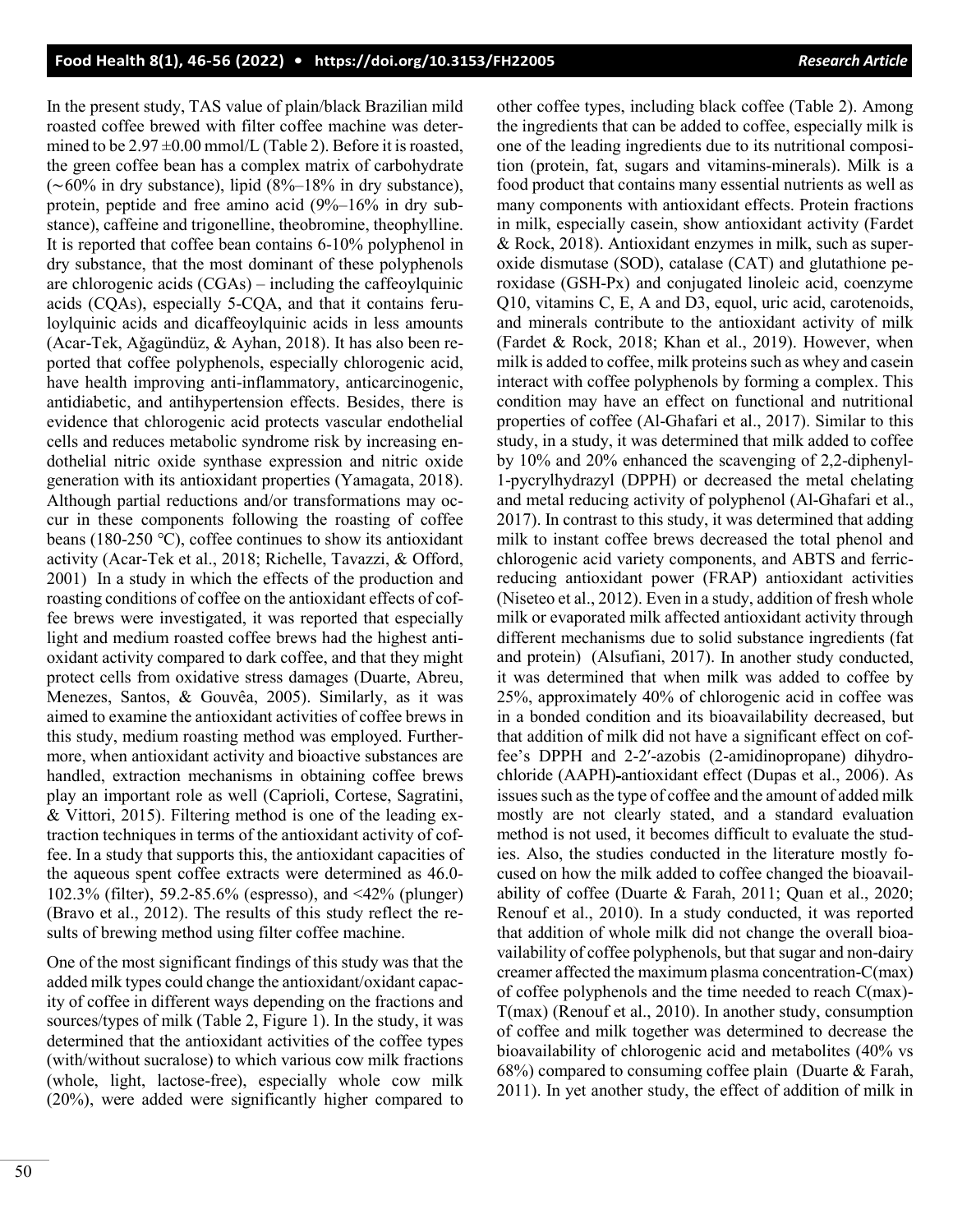different matrices (skimmed milk and whole milk) on antioxidant capacity in in vitro gastrointestinal digestion model and the bio-accessibility of phenolics was investigated, and following the additions of milk, the antioxidant capacity of all samples were reduced or did not change. However, it was determined that especially the addition of whole milk displayed better phenolic bio-accessibility compared to skimmed milk (Quan et al., 2020). These results shed light on the necessity in future studies for a focus not only on nutritional matrix and capacity changes, but also on how it changes bioavailability and antioxidant capacity in different models.



**Figure 1.** The OSI values of coffee samples with different ingredients. Pairwise comparisons of coffee groups according to OSI (Mann Whitney U test, p<0.05): 1) OSI of the coffee "with whole milk" was statistically lower than OSI of the "black coffee", "coffee with sugar", "with sucralose", "with butter" and "with coconut oil". 2) OSI of the coffee "with light milk" was statistically lower than OSI of the "coffee with sugar" and "with coconut oil". 3) OSI of the coffee "with lactose-free milk" was statistically lower than OSI of the "black coffee", "coffee with sugar", "with sucralose", "with butter", "with coconut oil", "with coconut milk" and with coconut milk+sugar". 4) OSI of the coffee "with soy milk", "with soy milk+sugar" and "with soy milk+sucralose" were statistically lower than OSI of the "black coffee", "coffee with sugar", "with sucralose", "with butter", "with coconut oil", "with coconut milk", with coconut milk+sugar" and "with coconut milk+sucralose

Reactive oxygen species (ROS) are formed during cellular metabolism of macronutrient elements in energy production. As they are highly reactive molecules, lipids cause damage to biological structures such as proteins, polysaccharides, and DNA. Under normal physiological conditions, antioxidants can block the harmful effects of ROS, but in case of an imbalance between ROS and antioxidant defense mechanisms, oxidative stress can occur (Kalyanaraman, 2013). One of the important findings of this study was that the added ingredients could change oxidant activity/oxidative stress rather than antioxidant activity (Table 2, Figure 1). TOS value and OSI value of plain/black roasted coffee brewed with filter coffee machines was found to be 49.11  $\pm$ 7.29  $\mu$ mol/L and 1.65  $\pm 0.25$ , respectively, and especially addition of soy milk from plant-based milk types (sucralose and sugar combinations included) decreased these values significantly. Soybean and soy products have a matrix composed of bioactive components such as saponins, protease inhibitors, phytic acid and isoflavones (Barrett, 2006). Soy bean stands out with its high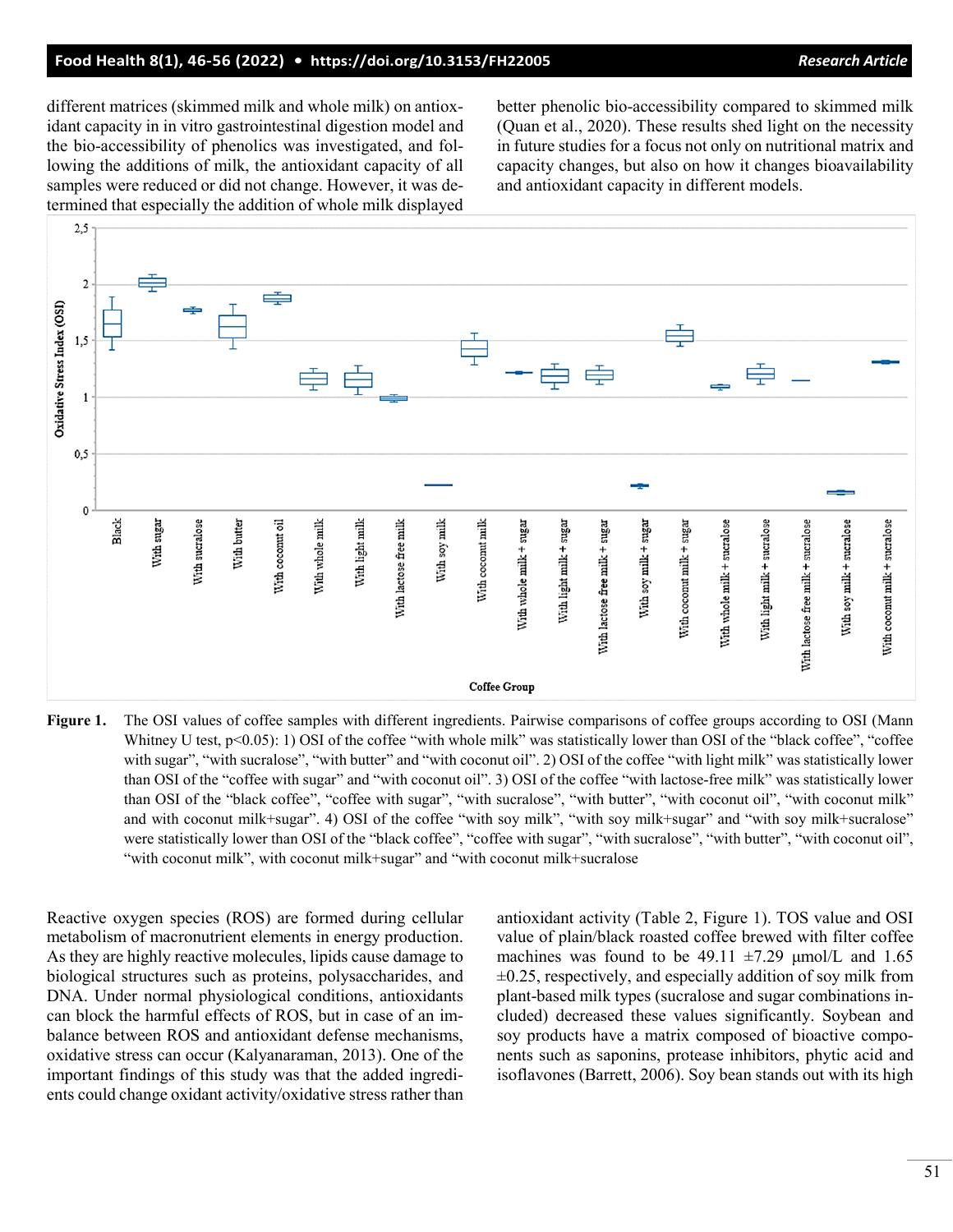isoflavones content (McCue, Horii, & Shetty, 2004). Isoflavones, also known as phytoestrogens, are compounds with estrogen-like structures (Barrett, 2006). Polyphenols are mostly found in the form of glucosides (daidzin and genistin) and aglycones (daidzein and genistein), and the antioxidant activity of soy bonds with these compounds (McCue et al., 2004). In a similar study to the present study, the antioxidant capability of UHT soy milk was found to be higher compared to normal UHT milk, and it was claimed that these antioxidant properties could not be explained only by phenolic compounds, and that peptides and amino-acids in soy milk resulting from the UHT production process could also display antioxidant properties (Baghbadorani et al., 2017). In another study conducted, it was reported that adding soy milk to tea types increased and/or did not change total antioxidant activity, but that it could be a better alternative in terms of antioxidant activity compared to bovine milk (Ryan & Sutherland, 2011). It was reported that when green coffee extract was enhanced with soy milk (0.025-1 mg), phenolic substance content increased up to 70 %, and that the antiradical activity and reducing power increased by 2 to 10 times (Sęczyk, Świeca, & Gawlik-Dziki, 2017). In another study carried out, consumption of probiotic soymilk with the dosage of 200 mL per day by Type 2 diabetic kidney patients improved their oxidative stress markers (Miraghajani, Zaghian, Mirlohi, Feizi, & Ghiasvand, 2017). As reported in other studies as well, it is thought that the antioxidant content and activity of soy is the main reason for the positive effect of soymilk on oxidative stress in this study.

In the present study, another finding was that the oxidant status and oxidative stress of coffee samples added with sugar and sucralose (single or in combination) were found to be higher in comparison to coffee samples with no addition (Table 2, Figure 1). In a similar study conducted on Turkish-style coffee brews, it was determined that light roasted coffee had higher polyphenol content, but that medium roasted coffee brews showed higher antioxidant capacity, and that especially those without sugar provided more health benefits (Nakilcioğlu-Taş, 2018). On the other hand, in another study, addition of sugar, milk, and lemon juice to green tea was determined not to change the antioxidant capacity of tea infusions significantly (Bartoszek, Polak, & Chorążewski, 2018). Again, in a study on black tea, it was observed that radical scavenging activity of black tea was the highest, followed by black tea + sugar and black tea + milk+sugar (Sharma, Vijay Kumar, & Jagan Mohan Rao, 2008). Even in a study, it was determined that alternative sweeteners to refined sugar such as dark and blackstrap molasses (FRAP: 4.6 to 4.9 mmol/100g), maple syrup, brown sugar, and honey (FRAP: 0.2 to 0.7 mmol/100g) had higher antioxidant activities (Phillips, Carlsen, & Blomhoff, 2009). In this study too, it was determined that the use of sucralose, which is a non-nutritive, zero-calorie artificial sweetener, instead of sugar could be a better alternative in terms of oxidative status and stress (Table 2, Figure 1). Sucralose, 600 times sweeter than sugar, is a chlorinated (three chlorine atoms replace three hydroxyl groups) sugar substitute approved by the U.S. Food and Drug Administration (AlDeeb, Mahgoub, & Foda, 2013). Although there is an accumulated literature regarding the use of artificial sweeteners like sucralose in the struggle against obesity (Khan, 2015), there is almost no information on its potential antioxidant/oxidative effects. Though the health effects of these sweeteners are still being discussed, it was found in this study that they had more promising effects in terms of oxidative status in comparison to common table sugar. This situation can be associated with the fact that consumers put less amounts of sucralose than common table sugar equivalent to the taste of sugar in order to consume their coffee for sensorial reasons.

In this study, the oxidant status and oxidative stress of especially coffee samples with coconut oil addition (single or in combination) were found to be higher (Table 2, Figure 1). Coconut oil is an edible oil that is extracted from the kernel of mature coconuts harvested from the coconut palm. Coconut oil has an increasing popularity recently due to its bioactive substance and particularly medium-chain fatty acids content (Wallace, 2019). However, there are contradictory findings regarding its effects on health and nutrition, especially on blood lipids (Boateng, Ansong, Owusu, & Steiner-Asiedu, 2016). In the literature, it is stated that coconut oil intake should not exceed 10% of total caloric intake, especially due to its saturated fatty acid content and cardiometabolic profile. It was also determined in the same study that its addition to coffee samples was not a good strategy in terms of oxidative status (Santos, Howell, Earnest, & Teixeira, 2019). For those who are fond of its flavor, coconut milk consumption could be a better choice instead of consuming oil fraction.

# **Conclusion**

In conclusion, in this study, in which the effect of ingredients with different chemical structure and nutritional matrix on the antioxidant and oxidant status of brewed coffee was investigated and it was determined that mostly the oxidant status/oxidative stress of coffee rather than its antioxidant capacity could change depending on the added ingredients.

There are some limitations in this study. The first of these limitations is that characterization of nutrients and bioactive substances which may affect the antioxidant/oxidant capacity of coffee samples was not conducted in this study. Secondly, all antioxidant/oxidant capacity values of coffee samples added ingredients found in this study could not be compared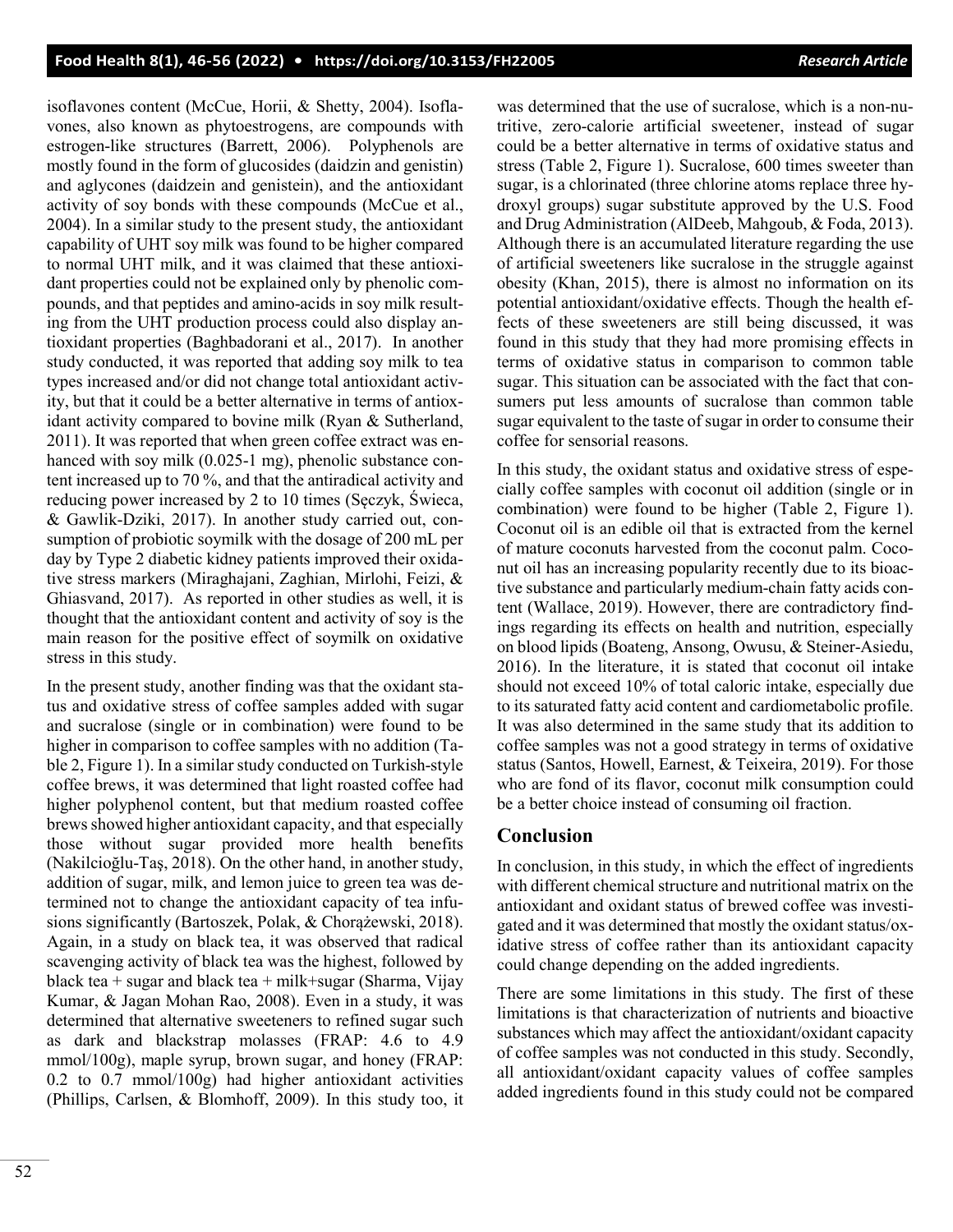## **Food Health 8(1), 46-56 (2022) • <https://doi.org/10.3153/FH22005>***Research Article*

since there was not any similar study related to some ingredients in the literature. Thirdly, this study only reflects the results of the filtered- Brazilian mild roasted coffee. Therefore, it is thought that the results obtained in this study may be partially limited in the generalization of the all coffee types using different beans, extraction and preparation methods. It is recommended to consider these conditions in future studies.

#### **Compliance with Ethical Standard**

**Conflict of interests:** The author declares that for this article they have no actual, potential or perceived conflict of interests.

**Ethics committee approval:** Author declare that this study does not include any experiments with human or animal subjects.

**Funding disclosure:** -

**Acknowledgments:** -

**Disclosure:** -

## **References**

**Acar-Tek, N., Aǧagündüz, D., Ayhan, B. (2018).** Effect of green coffee consumption on resting energy expenditure, blood pressure, and body temperature in healthy women: A pilot study. *Journal of the American College of Nutrition,*  37(8), 691-700.

<https://doi.org/10.1080/07315724.2018.1461147>

**Agudelo-Ochoa, G.M., Pulgarín-Zapata, I. C., Velásquez-Rodriguez, C. M., Duque-Ramírez, M., Naranjo-Cano, M., Quintero-Ortiz, M. M., . . . Munoz-Durango, K. (2016).** Coffee consumption increases the antioxidant capacity of plasma and has no effect on the lipid profile or vascular function in healthy adults in a randomized controlled trial. *The Journal of nutrition,* 146(3), 524-531. <https://doi.org/10.3945/jn.115.224774>

**Al-Ghafari, A.B., Alharbi, R.H., Al-Jehani, M.M., Bujeir, S.A., Al Doghaither, H.A., Omar, U. M. (2017).** The Effect of Adding Different Concentrations of Cows' Milk on the Antioxidant Properties of Coffee. *Biosciences Biotechnology Research Asia, 14*(1), 177-184. <https://doi.org/10.13005/bbra/2433>

**AlDeeb, O.A., Mahgoub, H., Foda, N.H. (2013).** Sucralose. In *Profiles of Drug Substances, Excipients and Related Methodology* (Vol. 38, pp. 423-462): Elsevier.

**Alongi, M., Calligaris, S., Anese, M. (2019).** Fat concentration and high-pressure homogenization affect

chlorogenic acid bioaccessibility and α-glucosidase inhibitory capacity of milk-based coffee beverages. *Journal of Functional Foods,* 58, 130-137.

<https://doi.org/10.1016/j.jff.2019.04.057>

**Baghbadorani, S.T., Ehsani, M.R., Mirlohi, M., Ezzatpanah, H., Azadbakht, L., Babashahi, M. (2017).**  Antioxidant capability of ultra-high temperature milk and ultra-high temperature soy milk and their fermented products determined by four distinct spectrophotometric methods. *Advanced Biomedical Research, 6*. [https://doi.org/10.4103/2277](https://doi.org/10.4103/2277-9175.207150)-9175.207150

**Barrett, J.R. (2006).** The science of soy: what do we really know? In: National Institute of Environmental Health Sciences.

[https://doi.org/10.1289/ehp.114](https://doi.org/10.1289/ehp.114-a352)-a352

**Bartoszek, M., Polak, J., Chorążewski, M. (2018).** Comparison of antioxidant capacities of different types of tea using the spectroscopy methods and semi-empirical mathematical model. *European Food Research and Technology,* 244(4), 595-601. [https://doi.org/10.1007/s00217](https://doi.org/10.1007/s00217-017-2986-z)-017-2986-z

**Boateng, L., Ansong, R., Owusu, W., Steiner-Asiedu, M. (2016).** Coconut oil and palm oil's role in nutrition, health and national development: A review. *Ghana medical journal,*  50(3), 189-196.

<http://dx.doi.org/10.4314/gmj.v50i3.11>

**Bravo, J., Juaniz, I., Monente, C., Caemmerer, B., Kroh, L.W., De Peña, M. P., Cid, C. (2012).** Evaluation of spent coffee obtained from the most common coffeemakers as a source of hydrophilic bioactive compounds. *Journal of Agricultural and Food Chemistry,* 60(51), 12565-12573. <https://doi.org/10.1021/jf3040594>

**Caprioli, G., Cortese, M., Sagratini, G., Vittori, S. (2015).** The influence of different types of preparation (espresso and brew) on coffee aroma and main bioactive constituents. *International Journal of Food Sciences and Nutrition,* 66(5), 505-513.

<https://doi.org/10.3109/09637486.2015.1064871>

**del Castillo, M.D., Ames, J.M., Gordon, M.H. (2002).** Effect of roasting on the antioxidant activity of coffee brews. *Journal of Agricultural and Food Chemistry,* 50(13), 3698- 3703.

[https://doi.org/10.1590/S0101](https://doi.org/10.1590/S0101-20612005000200035)-20612005000200035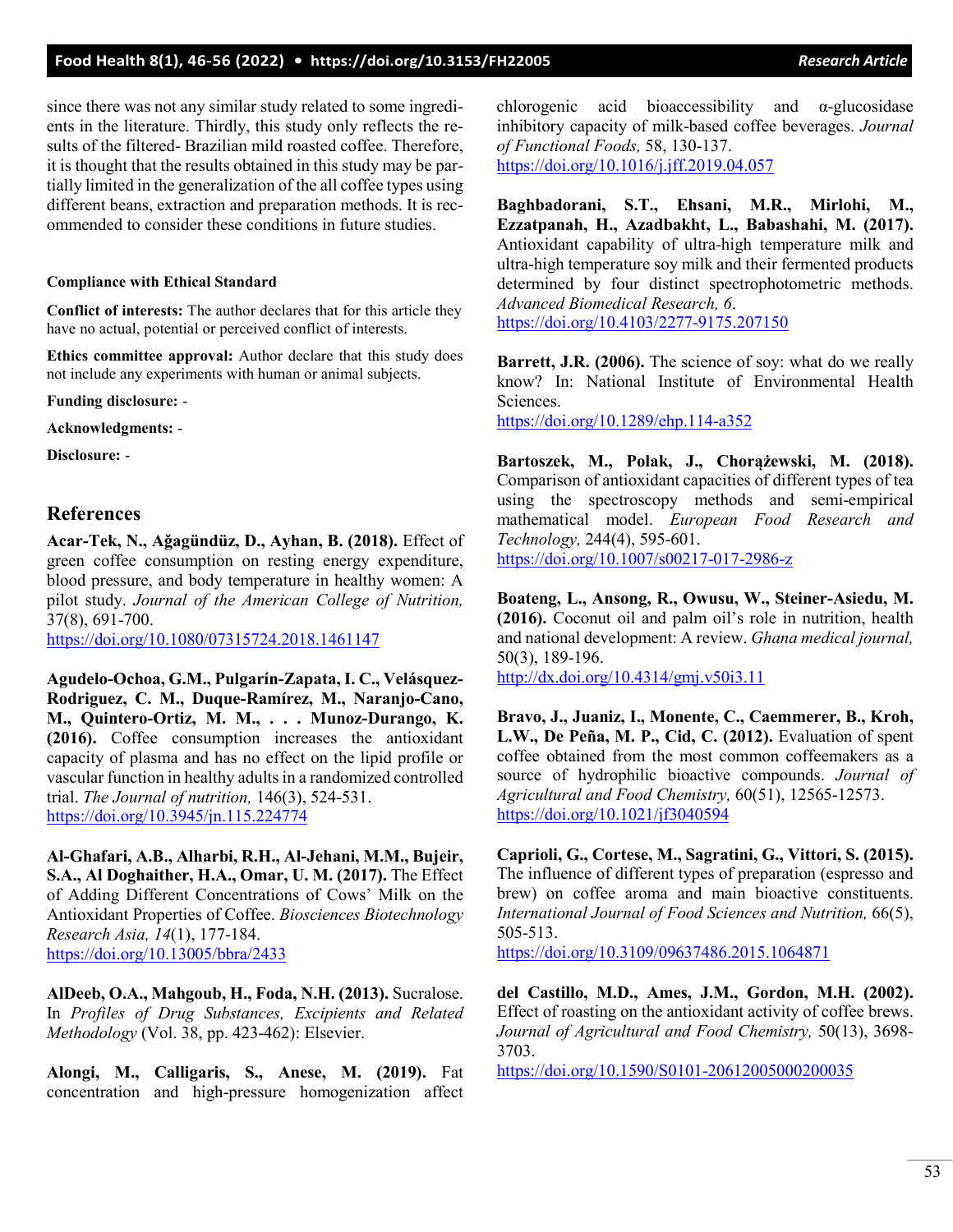#### **Duarte, G.S., Farah, A. (2011).**

Effect of simultaneous consumption of milk and coffee on chlorogenic acids' bioavailability in humans. *Journal of Agricultural and Food Chemistry,* 59(14), 7925-7931. <https://doi.org/10.1021/jf201906p>

**Duarte, S.M.d.S., Abreu, C.M.P.d., Menezes, H.C.d., Santos, M.H.d., Gouvêa, C.M.C.P. (2005).** Effect of processing and roasting on the antioxidant activity of coffee brews. *Food Science and Technology, 25*(2), 387-393. [https://doi.org/10.1590/S01](https://doi.org/10.1590/S0101-20612005000200035)01-20612005000200035

**Dupas, C.J., Marsset‐Baglieri, A.C., Ordonaud, C.S., Ducept, F.M., Maillard, M.N. (2006).** Coffee antioxidant properties: effects of milk addition and processing conditions. *Journal of food science,* 71(3), S253-S258. [https://doi.org/10.1111/j.1365](https://doi.org/10.1111/j.1365-2621.2006.tb15650.x)-2621.2006.tb15650.x

**Erel, O. (2004).** A novel automated direct measurement method for total antioxidant capacity using a new generation, more stable ABTS radical cation. *Clinical biochemistry,*  37(4), 277-285.

<https://doi.org/10.1016/j.clinbiochem.2003.11.015>

**Erel, O. (2005).** A new automated colorimetric method for measuring total oxidant status. *Clin Biochem,* 38(12), 1103- 1111.

<https://doi.org/10.1016/j.clinbiochem.2005.08.008>

**Fardet, A., Rock, E. (2018).** In vitro and in vivo antioxidant potential of milks, yoghurts, fermented milks and cheeses: a narrative review of evidence. *Nutrition research reviews,*  31(1), 52-70.

<https://doi.org/10.1017/S0954422417000191>

**Gómez-Ruiz, J.Á., Leake, D.S., Ames, J.M. (2007).** In vitro antioxidant activity of coffee compounds and their metabolites. *Journal of Agricultural and Food Chemistry,*  55(17), 6962-6969. <https://doi.org/10.1021/jf0710985>

**Hadeil, M., Alsufiani, U.M.O. (2017).** A Comparative Study to Evaluate the Polyphenol Content and Antioxidant Activity of Coffee with Fresh Whole Milk and Evaporated Milk *Food and Public Health,* 7(4), 75-80. [https://doi.org/ 10.5923/j.fph.20170704.01](https://doi.org/%2010.5923/j.fph.20170704.01)

**Hu, G.L., Wang, X., Zhang, L., Qiu, M.H. (2019).** The sources and mechanisms of bioactive ingredients in coffee. *Food Funct,* 10(6), 3113-3126. [https://doi.org/ 10.1039/C9FO00288J](https://doi.org/%2010.1039/C9FO00288J)

**Kalyanaraman, B. (2013).** Teaching the basics of redox biology to medical and graduate students: oxidants, antioxidants and disease mechanisms. *Redox biology,* 1(1), 244-257.

<https://doi.org/10.1016/j.redox.2013.01.014>

**Khan, I. T., Nadeem, M., Imran, M., Ullah, R., Ajmal, M., Jaspal, M.H. (2019).** Antioxidant properties of Milk and dairy products: a comprehensive review of the current knowledge. *Lipids in health and disease,* 18(1), 41. [https://doi.org/10.1186/s12944](https://doi.org/10.1186/s12944-019-0969-8)-019-0969-8

**Khan, S.A. (2015).** Artificial sweeteners: safe or unsafe? *JPMA. The Journal of the Pakistan Medical Association,*  65(2), 225-227.

**Martini, D., Del Bo, C., Tassotti, M., Riso, P., Del Rio, D., Brighenti, F., Porrini, M. (2016).** Coffee consumption and oxidative stress: a review of human intervention studies. *Molecules,* 21(8), 979. <https://doi.org/10.3390/molecules21080979>

**McCue, P., Horii, A., Shetty, K. (2004).** Mobilization of phenolic antioxidants from defatted soybean powders by Lentinus edodes during solid-state bioprocessing is associated with enhanced production of laccase. *Innovative Food Science & Emerging Technologies,* 5(3), 385-392. <https://doi.org/10.1016/j.ifset.2004.05.003>

**Miraghajani, M., Zaghian, N., Mirlohi, M., Feizi, A., Ghiasvand, R. (2017).** The impact of probiotic soy milk consumption on oxidative stress among type 2 diabetic kidney disease patients: a randomized controlled clinical trial. *Journal of Renal Nutrition,* 27(5), 317-324. <https://doi.org/10.1053/j.jrn.2017.04.004>

**Nakilcioğlu-Taş, E. (2018).** The Effects of Sugar Addition and Degree of Roast on the Bioactive Compounds and Antioxidant Activity of Turkish-Style Coffee Brews. *Indian Journal of Pharmaceutical Education and Research*, 52(3), 456-466.

<https://doi.org/10.5530/ijper.52.3.53>

**Niseteo, T., Komes, D., Belščak-Cvitanović, A., Horžić, D., Budeč, M. (2012).** Bioactive composition and antioxidant potential of different commonly consumed coffee brews affected by their preparation technique and milk addition. *Food Chemistry,* 134(4), 1870-1877.

[https://doi.org/ 10.1016/j.foodchem.2012.03.095](https://doi.org/%2010.1016/j.foodchem.2012.03.095)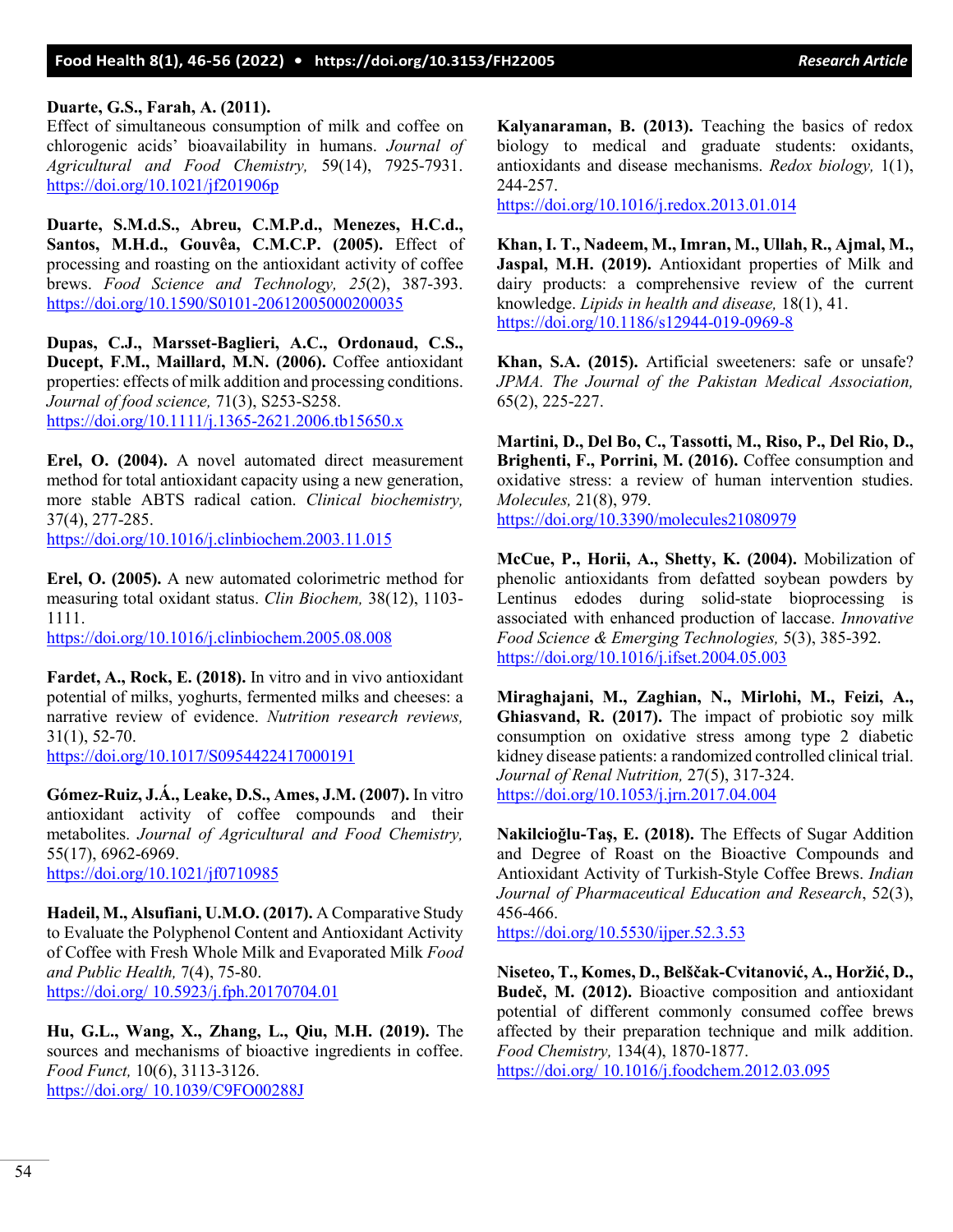**Phillips, K.M., Carlsen, M.H., Blomhoff, R. (2009).** Total antioxidant content of alternatives to refined sugar. *Journal of the American Dietetic Association,* 109(1), 64-71. <https://doi.org/10.1016/j.jada.2008.10.014>

**Poole, R., Kennedy, O.J., Roderick, P., Fallowfield, J.A., Hayes, P.C., Parkes, J. (2017).** Coffee consumption and health: umbrella review of meta-analyses of multiple health outcomes. *BMJ, 359*, j5024. [https://doi.org/ 10.1136/bmj.j5024](https://doi.org/%2010.1136/bmj.j5024)

**Quan, W., Qie, X., Chen, Y., Zeng, M., Qin, F., Chen, J., He, Z. (2020).** Effect of milk addition and processing on the antioxidant capacity and phenolic bioaccessibility of coffee by using an in vitro gastrointestinal digestion model. *Food Chemistry,* 308, 125598.

[https://doi.org/ 10.1016/j.foodchem.2019.125598](https://doi.org/%2010.1016/j.foodchem.2019.125598)

**Renouf, M., Marmet, C., Guy, P., Fraering, A.-L., Longet, K., Moulin, J., . . . Dionisi, F. (2010).** Nondairy creamer, but not milk, delays the appearance of coffee phenolic acid equivalents in human plasma. *The Journal of nutrition,*  140(2), 259-263.

<https://doi.org/10.3945/jn.109.113027>

**Richelle, M., Tavazzi, I., Offord, E. (2001).** Comparison of the antioxidant activity of commonly consumed polyphenolic beverages (coffee, cocoa, and tea) prepared per cup serving. *Journal of Agricultural and Food Chemistry,* 49(7), 3438- 3442.

<https://doi.org/10.1021/jf0101410>

**Ryan, L., Sutherland, S. (2011).** Comparison of the effects of different types of soya milk on the total antioxidant capacity of black tea infusions. *Food Research International,*  44(9), 3115-3117.

<https://doi.org/10.1016/j.foodres.2011.06.003>

**Samoggia, A., & Riedel, B. (2019).** Consumers' Perceptions of Coffee Health Benefits and Motives for Coffee Consumption and Purchasing. *Nutrients,* 11(3). [https://doi.org/ 10.3390/nu11030653](https://doi.org/%2010.3390/nu11030653)

**Santos, H.O., Howell, S., Earnest, C.P., Teixeira, F. J. (2019).** Coconut oil intake and its effects on the cardiometabolic profile–A structured literature review. *Progress in cardiovascular diseases,* 62(5), 436-443. <https://doi.org/10.1016/j.pcad.2019.11.001>

**Sęczyk, Ł., Świeca, M., Gawlik-Dziki, U. (2017).** Soymilk enriched with green coffee phenolics–Antioxidant and nutritional properties in the light of phenolics-food matrix interactions. *Food Chemistry,* 223, 1-7. [https://doi.org/ 10.1016/j.foodchem.2016.12.020](https://doi.org/%2010.1016/j.foodchem.2016.12.020)

**Shaposhnikov, S., Hatzold, T., El Yamani, N., Stavro, P. M., Lorenzo, Y., Dusinska, M., . . . Collins, A. (2018).**  Coffee and oxidative stress: a human intervention study. *European Journal of Nutrition,* 57(2), 533-544. [https://doi.org/ 10.1007/s00394](https://doi.org/%2010.1007/s00394-016-1336-4)-016-1336-4

**Sharma, V., Vijay Kumar, H., Jagan Mohan Rao, L. (2008).** Influence of milk and sugar on antioxidant potential of black tea. *Food Research International,* 41(2), 124-129. [https://doi.org/ 10.1016/j.foodres.2007.10.009](https://doi.org/%2010.1016/j.foodres.2007.10.009)

**The Specialty Coffee Association. Coffee standarts. (2020).** Retrieved from [https://sca.coffee/research/coffee](https://sca.coffee/research/coffee-standards#:%7E:text=Brewing%20Standards,Golden%20Cup%20Standard&text=Coffee%20shall%20exhibit%20a%20brew,of%2018%20to%2022%20percent)[standards#:~:text=Brewing%20Standards,Golden%20Cup%](https://sca.coffee/research/coffee-standards#:%7E:text=Brewing%20Standards,Golden%20Cup%20Standard&text=Coffee%20shall%20exhibit%20a%20brew,of%2018%20to%2022%20percent) [20Standard&text=Coffee%20shall%20exhibit%20a%20b](https://sca.coffee/research/coffee-standards#:%7E:text=Brewing%20Standards,Golden%20Cup%20Standard&text=Coffee%20shall%20exhibit%20a%20brew,of%2018%20to%2022%20percent)re w, of %2018%20to %2022%20 percent (accessed 20.03.2021).

**Tajik, N., Tajik, M., Mack, I., Enck, P. (2017).** The potential effects of chlorogenic acid, the main phenolic components in coffee, on health: a comprehensive review of the literature. *European Journal of Nutrition, 56*(7), 2215- 2244.

[https://doi.org/10.1007/s00394](https://doi.org/10.1007/s00394-017-1379-1)-017-1379-1

**Tommy, H., Jennifer, M., Iris, M., Sit, W., Louie, J.C. (2020).** Consuming decaffeinated coffee with milk and sugar added before a high glycaemic index meal improves postprandial glycaemic and insulinaemic responses in healthy adults. *British Journal of Nutrition*, 1-30. [https://doi.org/ 10.1017/S0007114520001750](https://doi.org/%2010.1017/S0007114520001750)

**Wallace, T.C. (2019).** Health effects of coconut oil—A narrative review of current evidence. *Journal of the American College of Nutrition, 38*(2), 97-107. [https://doi.org/ 10.1080/07315724.2018.1497562](https://doi.org/%2010.1080/07315724.2018.1497562)

**Wang, Y., Ho, C.-T. (2009).** Polyphenolic chemistry of tea and coffee: a century of progress. *Journal of Agricultural and Food Chemistry, 57*(18), 8109-8114. <https://doi.org/10.1021/jf804025c>

**Yamagata, K. (2018).** Do coffee polyphenols have a preventive action on metabolic syndrome associated endothelial dysfunctions? An assessment of the current evidence. *Antioxidants, 7*(2), 26.

<https://doi.org/10.3390/antiox7020026>